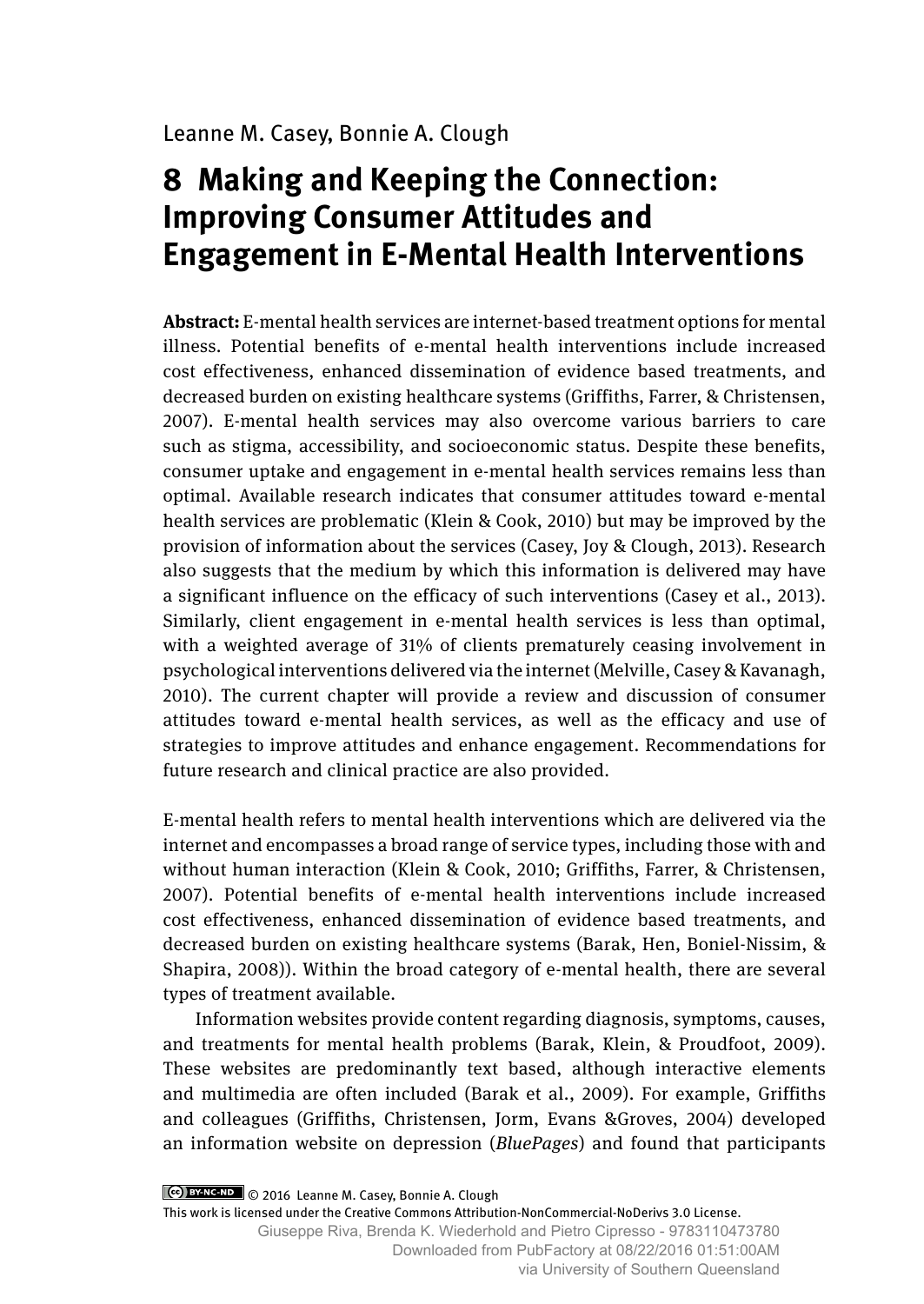accessing this site reduced their level of personal stigma experienced in regard to depression.

Interventions can also be delivered through internet programs without therapist assistance. Internet programs without therapist assistance are usually presented in a range of self-guided modules, and usually based upon a particular psychological approach (Rickwood, 2010). For example, Casey and colleagues developed an Internet-based treatment program for pathological gambling (Casey, Oei & Raylu, 2010). Known as *Improving the Odds*, this program provided a fully automated version of Internet-based Cognitive Behaviour Therapy (I-CBT) for pathological gambling which was delivered in six modules. When compared to both active treatment and waitlist control conditions, I-CBT was associated with stronger reductions in gambling related behaviour and achieved similar effect sizes to those observed in therapist-administered face to face treatment of pathological gambling.

Another form of e-mental health service is internet programs with therapist assistance, which provide structured psychological programs with the support of a health professional. This support can take many forms, including reminders and personalised feedback (Barak et al., 2009). For example, Berger, Hohl, and Caspar (2009) reported that combining I-CBT with therapist contact via email resulted in significant reductions in social anxiety, which was maintained six months after the intervention. Online counselling is also an effective treatment option, as King et al. (2009) demonstrated in their examination of online counselling to treat substance abuse.. Participants in this study were outpatients at an addiction treatment centre  $(N = 37)$  who were randomly assigned to receive counselling via internet video conferencing, or face-to-face sessions. After the six-week intervention, there were no significant differences between the groups in terms of program adherence or drug use.

In summary, e-mental health services appear to be a promising medium to administer treatment. In an extensive meta-analysis, Barak, et al., (2008) analysed 92 studies utilising e-mental health interventions. Overall, e-mental health services were found to effectively reduce symptoms across a range of conditions, with an effect size of 0.53. Notably, in the 14 studies directly comparing e-mental services with face-to-face treatments, there were no significant differences in treatment efficacy. Despite this evidence that e-mental health services can be effective, there has been relatively little examination of how well consumers engage with these services (Hordern, Georgiou, Whetton, & Progmet, 2011). Client engagement forms part of the broader concept of adherence to the therapeutic process (Clough & Casey, 2011). Two key issues in client engagement associated with e-mental health services are the rates of uptake (i.e., clients entering the service) and dropout (i.e., people ceasing the service).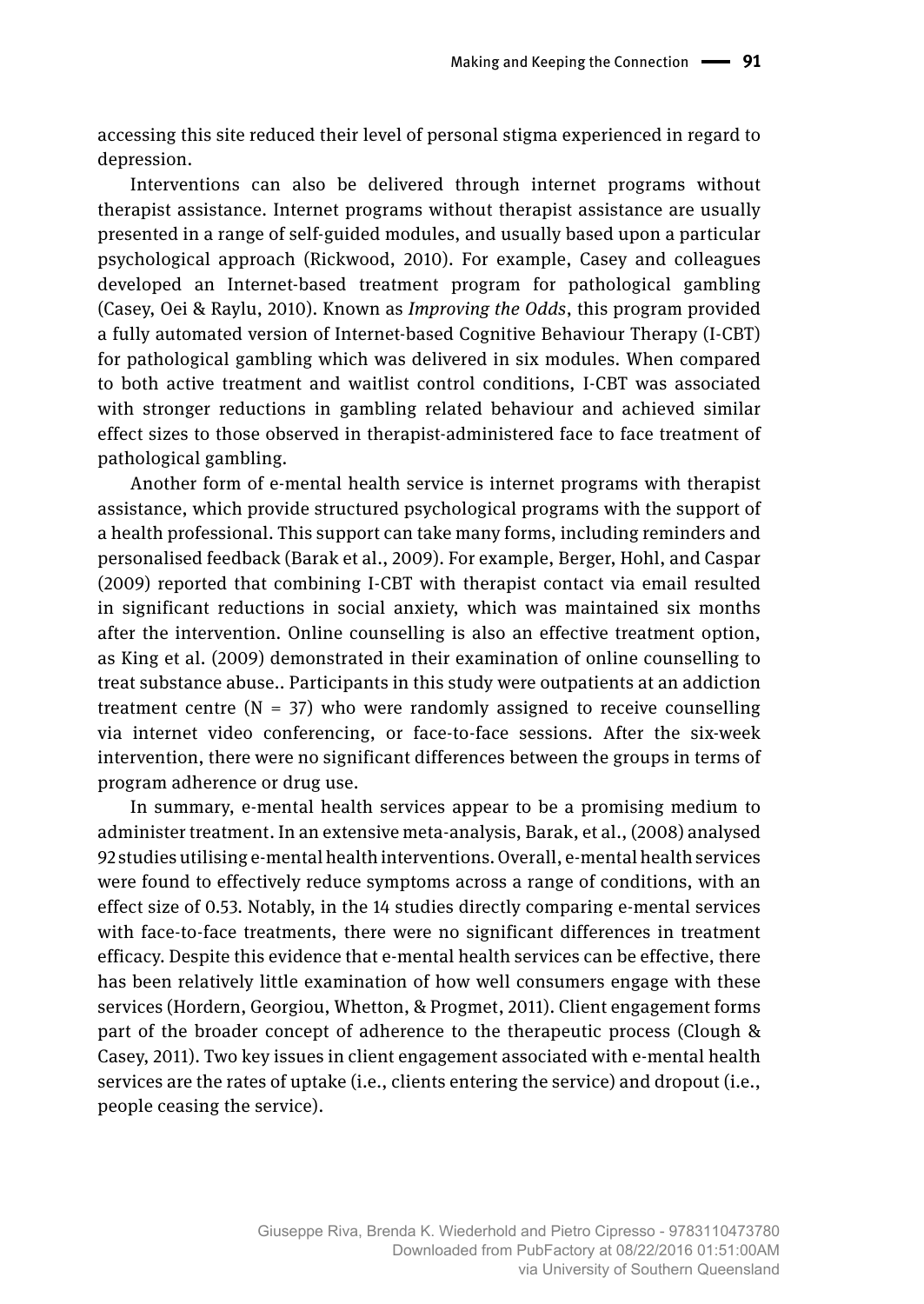# **8.1 Uptake of E-mental Health Services**

A number of studies indicate that uptake rates of e-mental health services can be relatively low. In one study, participants were recruited to a guided online CBT program for depression from 11 participating general practitioners, who first identified eligible patients from his or her personal files, then sent out the study information packs (Woodford, Farrand, Bessant, & Williams, 2011). Only seven participants were recruited over eight months from 1,606 study packages sent out. In another study on the evaluation of the effectiveness of an online treatment program for depression, out of 12,051 study packages sent out to eligible depressed and non-depressed individuals only 255 people were recruited (Clarke et al., 2005). However, there are a number of limitations in the studies finding low-uptake of computer and online treatment programs for mental health conditions. A number of studies in this area have neglected to publish their recruitment methods and treatment uptake rates as well as there being insufficient trials conducted in routine settings (Bennett & Glasgow, 2009). Reported studies vary considerably on recruitment methods: participants are either self-selected, or specifically selected by health-care practitioners, and it is possible that the reluctance to take up treatment could be related to reluctance to be involved in a clinical trial and not the medium of treatment itself (Kaltenthaler et al., 2008). Despite these limitations, there is a growing consensus that participation in online treatment program is less than optimal.

# **8.2 Consumer Satisfaction with E-mental Health Services**

Paradoxically, e-mental health services are well accepted by consumers who have actually participated in e-mental health treatments. Research has shown high satisfaction rates amongst users who have completed, or are participating in, an online treatment program. Titov and colleagues investigated therapist assisted internet-based treatment for depression (Titov, Andrews, Johnston, Schwencke, & Choi, 2009). Treatment involved an eight to ten week program consisting of online lessons, homework, an online discussion forum, and email communication with a therapist. Immediately following the completion of treatment, the participants completed measures which assessed their opinions about the face-to-face and e-mental health treatment options. These measures included rating e-mental health treatment on several dimensions. In terms of preference and efficacy, no significant differences were found between endorsements for e-mental health and face-toface services. Immediately after participation, the treatment was rated as logical (9/10) and effective (8/10), and participants reported that they would be confident recommending the treatment to others (9/10). At six months follow up, there was no change in the rating of treatment efficacy, and only slight reductions in ratings of logic (8/10) and confidence in recommending the treatment (8/10). In a study that directly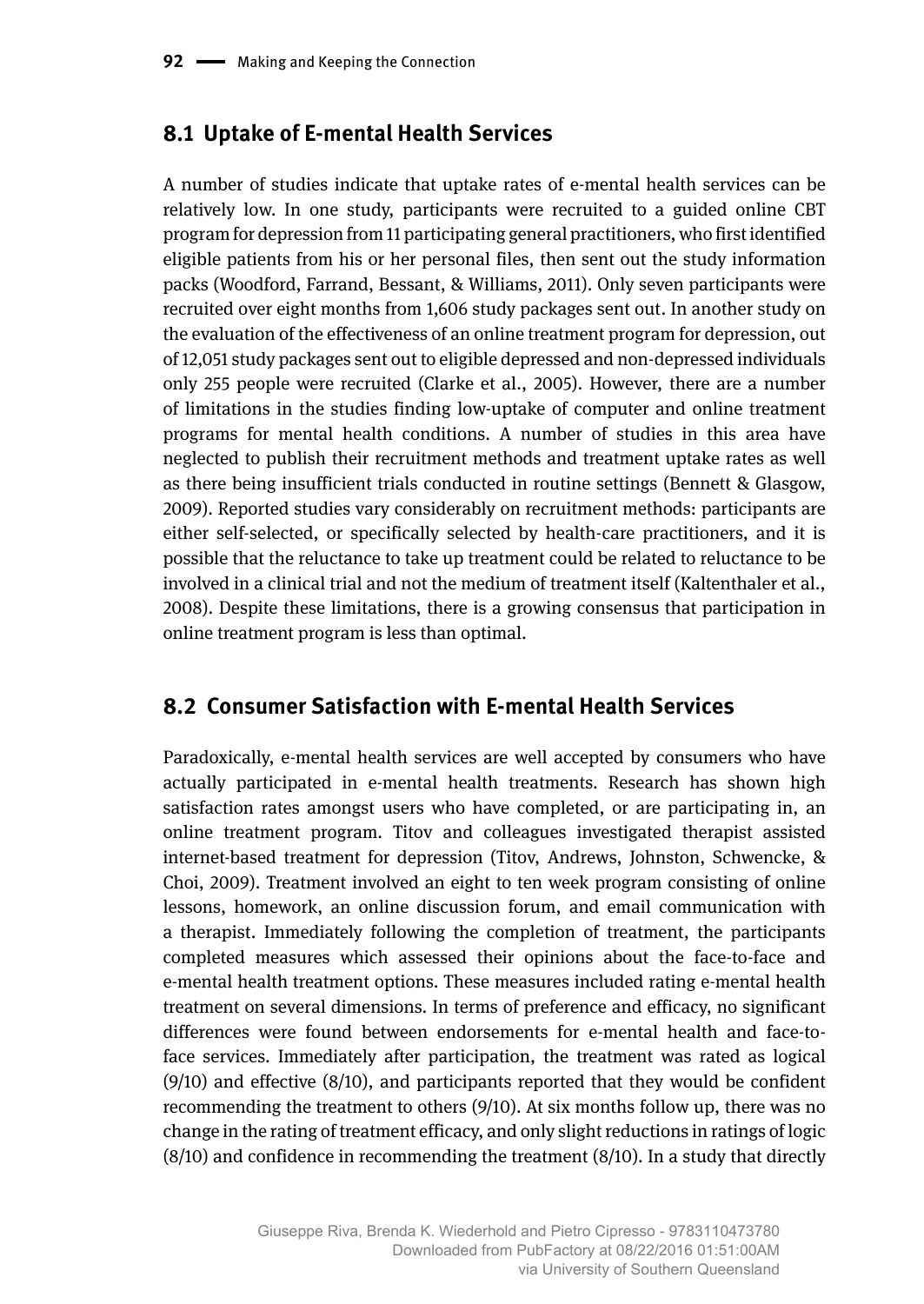compared behavioural treatment delivered via an internet-based program with therapist assistance to or face-to-face therapy Kiropoulos and colleagues reported that after 12 weeks of treatment for panic disorder, both treatment conditions were rated as equally satisfying and credible at the conclusion of treatment and achieved significant improvements in panic frequency, depression, and stress (Kiropoulos et al., 2008). Although the face-to-face group reported more enjoyment during therapist interactions, there was no significant difference in the degree of therapeutic alliance achieved.

#### **8.3 Attitudes to E-mental Health Services**

Attitudes of potential consumers of e-mental health services generally remain problematic. A consistent finding across the literature is that face-to-face services are preferred in comparison to e-mental health services. Tsan & Day (2007) analysed attitudes towards counselling delivered via face-to-face treatment, online instant messaging, internet microphone, email or internet video conferencing in a sample of college students ( $N = 176$ ). Eighty-seven per cent of the sample reported a preference for face-to-face treatment. Similarly, Horgan and Sweeney (2010) reported that in a sample of university students aged between 18 and 24 years ( $N = 922$ ), e-mental health services were the preferred treatment format for only 20.6 per cent of the sample. Opinions and experiences with e-mental health services have also been assessed by Neal, Campbell, Williams, Liu, & Nussbaumer (2011) who conducted an online study of Canadians aged between 18 and 25 years of age  $(N = 1308)$ . In this study, participants were asked about their opinions and experience in regards to onlinemental health treatment. Sixty-eight per cent of the sample indicated that they would not consider contacting a psychologist online, and only 17 per cent reported that they would use a self-directed online program if they needed help.

Attitudes regarding the helpfulness of mental health services have also been examined by Leach and colleagues in a study that assessed the perceived helpfulness of treatments delivered via a website, book or health educator (Leach, Christensen, Griffiths, Jorm, & Mackinnon, 2007). Although over half of the sample *(N* = 3998) stated that a website would be useful, it was rated as the least helpful treatment option. In a study of university students ( $N = 330$ ) in the United Kingdom, participants were provided with a description of a traumatic event, resulting post traumatic stress disorder symptoms, and 14 potential treatment options (Tarrier, Liversidge, & Gregg, 2006). Participants rated the treatments on several dimensions, and ranked them according to their suitability for treating post traumatic stress disorder. Information was also gathered about prior knowledge of the services, and whether the prior knowledge was positive or negative. Notably, only 8.2 per cent of the sample were familiar with computer-based therapy, and 6.6 per cent with e-therapy. These findings contrasted with knowledge of face-to-face treatments such as cognitive therapy (43.5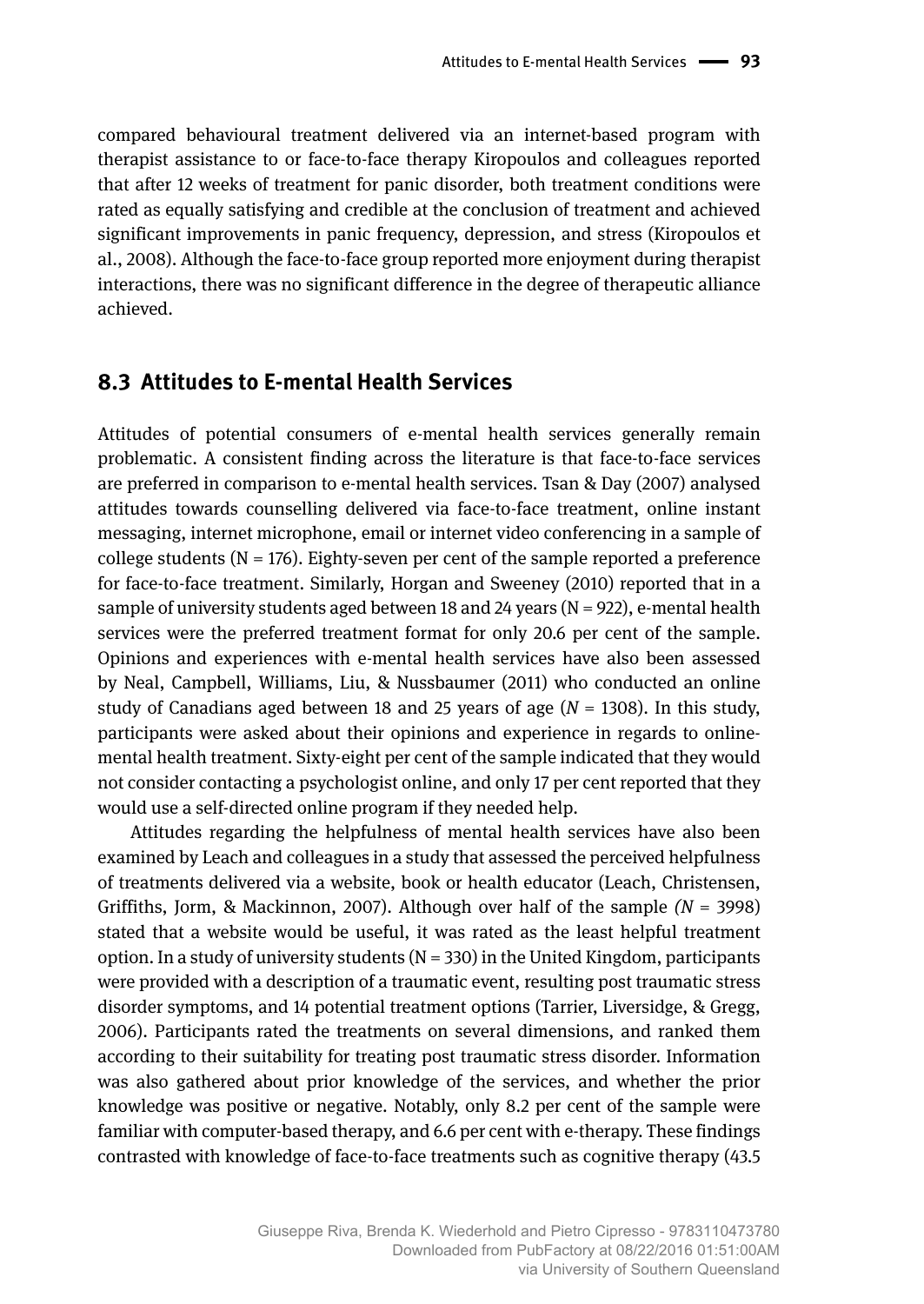per cent), group therapy (63.8 per cent), and family therapy (47 per cent). Additionally, the e-mental health services were amongst the least endorsed treatments, ranking 12th and 13th out of the 14 services. Carper, McHugh and Barlow (2011) gave information about various forms of computer based psychological treatment (e.g., email-based psychotherapy) to patients seeking treatment for an anxiety or a related disorder. These patients were asked to rank the various forms of computer based psychological treatment and to answer a questionnaire about their perceptions of computerized therapy. Overall, the patients' perceptions of computer based psychological therapy were found to be neutral to slightly negative and they reported low intentions of utilising computer based psychological therapy in the future. Analysis of individual items revealed that participants did, however, report that computer-based treatment had advantages such as reduced cost, being easier to access, and flexibility in meeting individual needs. This finding is similar to other studies in which participants reported perceiving advantages to internet-based treatment but expressed an overall preference for face-to-face treatment (Mohr et al., 2010).

One explanation for the lack of interest in internet-based treatment is the general lack of information that potential consumers may have about this treatment modality. There is certainly evidence that knowledge about treatment is associated with treatment preferences. For instance, primary care patients  $(N = 1187)$  with depressive symptoms responded to a telephone survey regarding their preferences for treatment and their knowledge about treatment (Dwight-Johnson, Sherbourne, Liao & Wells, 2000). The survey revealed that patients with greater knowledge about antidepressant medication were more likely than those without knowledge to desire active treatment for depression (medication, individual counselling or group counselling). Counselling was the most preferred treatment among participants who reported preferring active treatment over no treatment. Patients reporting a preference for counselling also reported having a greater knowledge about counselling than patients who did not prefer counselling.

The provision of information regarding treatment outcomes has also been shown to have a positive impact on hopefulness about treatment outcomes and psychotherapy treatment uptake rates (Woodhead, Ivan & Emery, 2012). In this study, participants  $(N = 50)$  aged over 60 years with depressive symptoms, who were recommended to receive psychotherapy were also given information about the outcomes achieved by older adults in psychotherapy, (i.e., 80% remained depression free 3 years after psychotherapy). Participants then rated how important they perceived the information to be and were given the opportunity to receive psychotherapy. Weak, but significant, positive correlations were found between participants who elected to initiate treatment and the participants' ratings of how important they perceived the information to be (Spearman's  $r = 0.30$ ,  $p = 0.04$ ). That is, participants who elected to initiate treatment reported that they perceived the information regarding treatment outcomes to be important.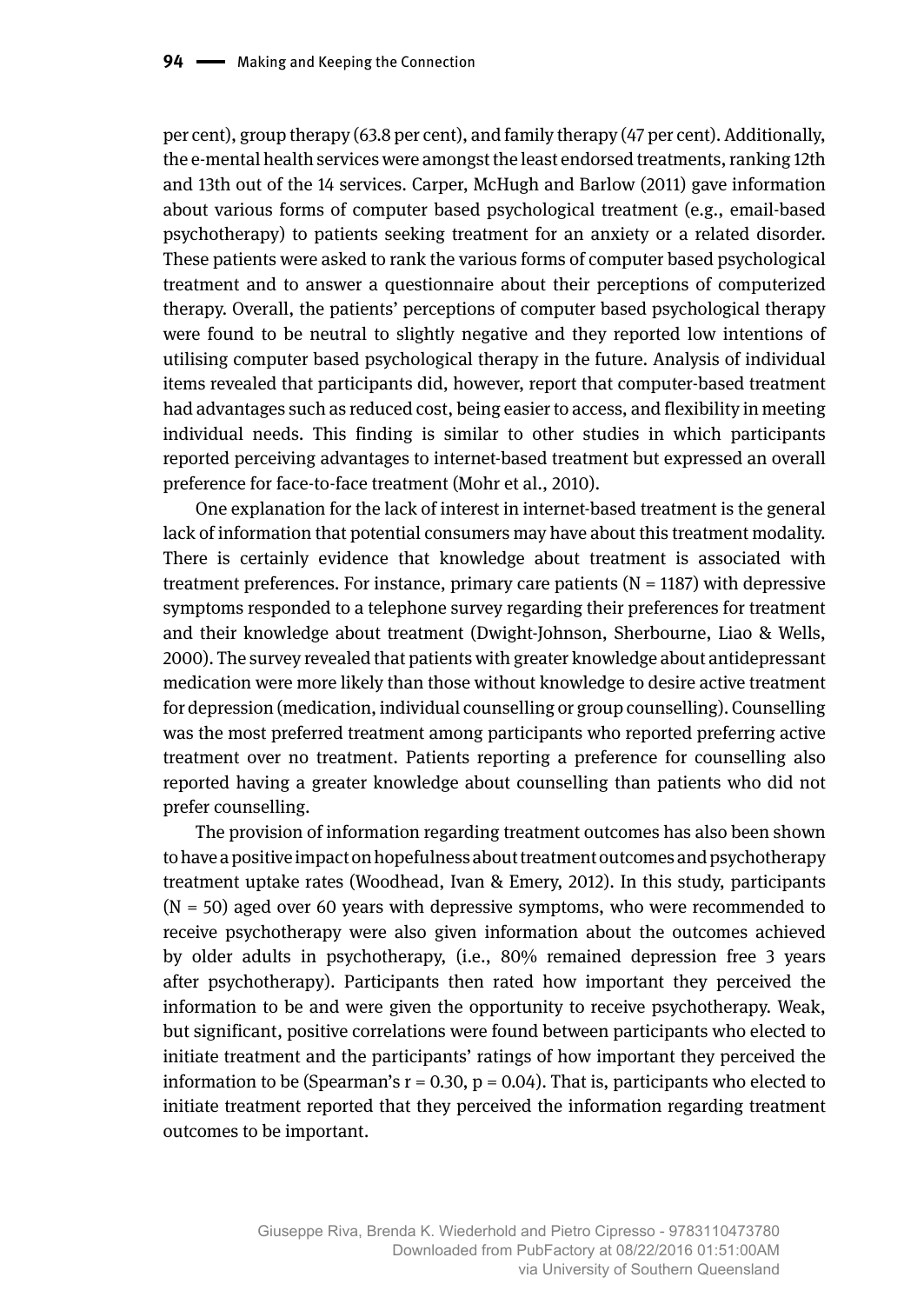Unfortunately, potential consumers of e-mental health services appear to have relatively little information about these services. Carper et al. (2011) found that the observability of computer based psychological treatment was rated as very low, with potential consumers reporting that they did not often see treatment being used in this format and were unfamiliar with it. This finding may indicate that there is a need to better understand an internet-based treatment in order to feel confident accessing treatment in this modality. Thus, it is possible that the provision of more detailed information may enhance the likelihood of engaging in internet-based treatment.

 The possibility that additional information regarding internet-based treatment may increase utilisation of this treatment medium is supported by an Australian online survey (Klein and Cook, 2010). Participants ( $N = 218$ ) were asked whether they would prefer to use face-to-face treatment or internet-based treatment if they were experiencing a mental health problem. In line with previous research, the majority of participants (77.1%) reported a preference for face-to-face treatment. However, only 9.6% of participants reported that they would not use e-mental health services. So, while the majority of participants indicated a preference for face-to-face treatment, only a small number of participants indicated that they would not use internetbased treatment. In attempting to clarify this finding, the researchers examined the concerns raised by participants in regard to internet-based health services. Fifty-four percent of participants indicated a need to know more about internet-based health services, suggesting a lack of information about these type of services may underlie the reluctance to access treatment offered through this medium.

#### **8.4 Providing Information to Improve Attitudes**

Despite a lack of awareness about e-mental health services, research indicates that individuals are receptive to gaining more information about these treatment options. Furthermore, there is preliminary evidence that knowledge and familiarity may enhance attitudes towards services. A number of studies have investigated the impact of providing information to improve attitudes towards mental health services, although most of this has been conducted with regard to services provided face to face. The American Psychological Association conducted a national media campaign to increase usage of psychological services (Farberman, 1997). This campaign provided consumers with information about psychological services and their potential benefits. It resulted in a marked increase in enquiries from states in which the campaign had been implemented. Esters, Cooker, and Ittenbach (1988) delivered a school based intervention to adolescents between 13 and 17 years of age (*N =* 40). The treatment group in this study viewed a video presentation about mental illness, local help sources, and the qualifications of mental health professionals. The control group attended their normal classes, and did not watch the video presentation. In comparison to the control group, participants in the intervention group reported a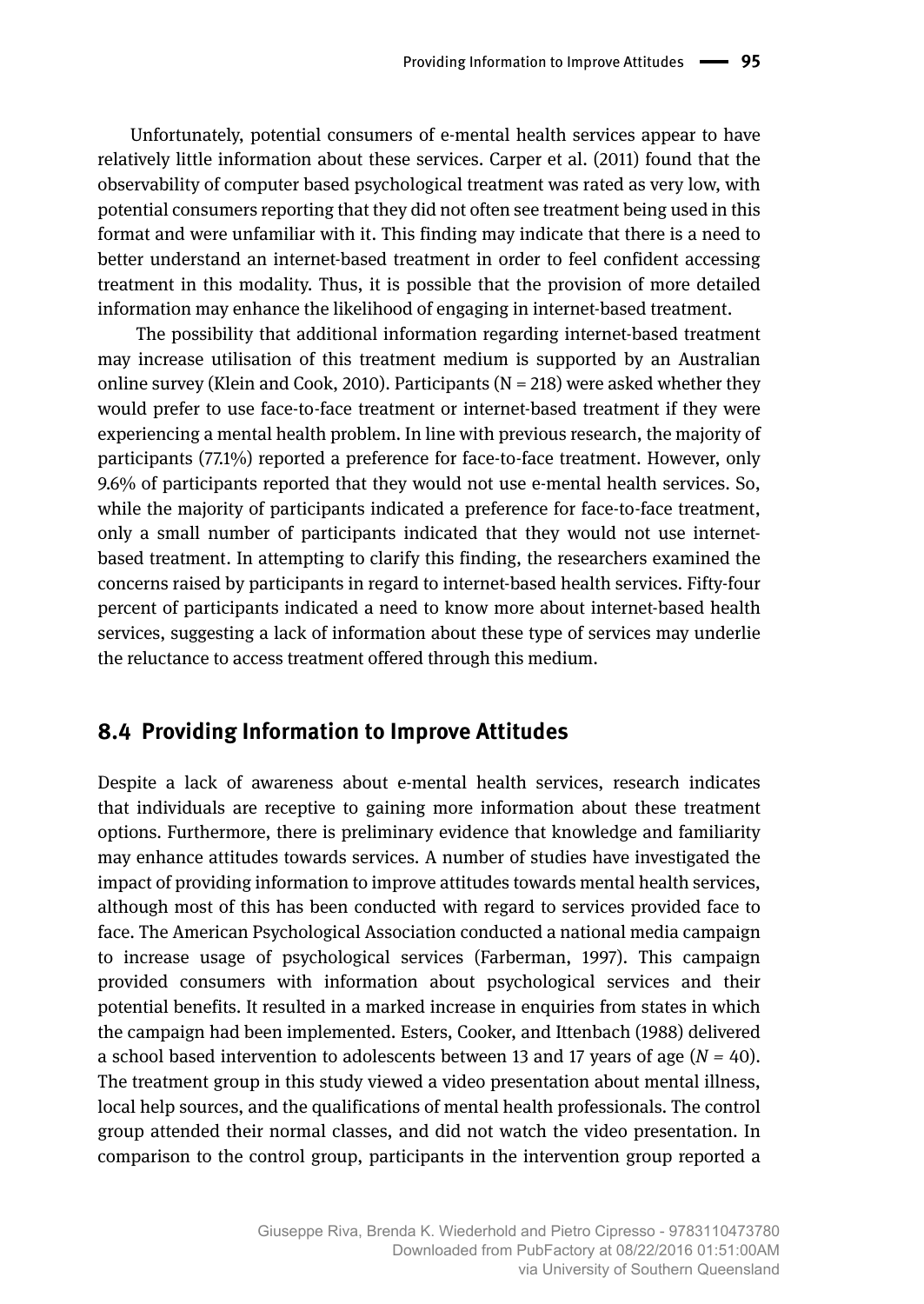significant increase in mental health knowledge as well as significantly attitudes towards help seeking. These findings were maintained at a 12 week follow up, and indicate that education can influence attitudes about mental illness.

Sharp, Hargrove, Johnson, & Deal (2006) examined the impact of an informational intervention upon the help seeking attitudes of American university students *(N* = 123). All participants watched a 40 minute lecture and slide show presentation. In the intervention group, the topics addressed in the presentation were psychological disorders, the therapeutic process, and the role of mental health professionals. Participants in the control group watched a presentation on astronomy. Participants were also provided with the contact details of their local mental health services. Attitudes towards help seeking and opinions about mental illness were significantly more improved for participants in the intervention group and were maintained at four weeks following the study. Sawamura, Ito, Koyama, Tajima and Higuchi (2010) provided 122 psychiatric clinic outpatients who met criteria for a depressive disorder with either treatment as usual or treatment with the provision of an additional educational leaflet. The educational leaflet included information about depressive disorders, available treatments, and strategies for coping with stress. Participants were asked to indicate their attitudes and beliefs about depression and antidepressants at their first and third visit. Participants who received the educational leaflet demonstrated significantly improved attitudes and beliefs about depression and antidepressant treatment at their third visit, whereas the attitudes and beliefs of participants who did not receive the leaflet did not change.

 Nicholas, Oliver, Lee, and O'Brien (2004) examined the impact of informational intervention about e-mental health services in secondary schools with participants aged 13 to 18 years  $(N = 243)$ . The topic of the intervention was 'Reach Out', an e-mental health service for young people in Australia. Interactive presentations were used to promote Reach Out as a place where young people could seek help for a variety of personal problems. Following the presentation, 70% of participants reported that the intervention had taught them where they could seek help if they were experiencing difficulties and 45% of participants visited the Reach Out website following the presentation. Notably, six months after the presentation, 63 per cent of participants reported that they would use the Reach Out website in the future if they needed help. Although the interpretation of these findings is constrained by the absence of a control group, this study suggests that information may enhance help seeking intentions and awareness of e-mental health services.

An important issue to consider is the type of information that may improve the attitudes of potential utilisers of these treatments (Sawamura et al, 2010). Young (2005) asked clients (N =48) taking part in an online treatment program for internet addiction about their decision to access online counselling. Of these clients 71% reported that the convenience and flexibility offered by online treatment was an important factor and 52% reported that understanding the credentials of the counsellor was also an important factor. Bradley (2010) explored what features of an internet-based self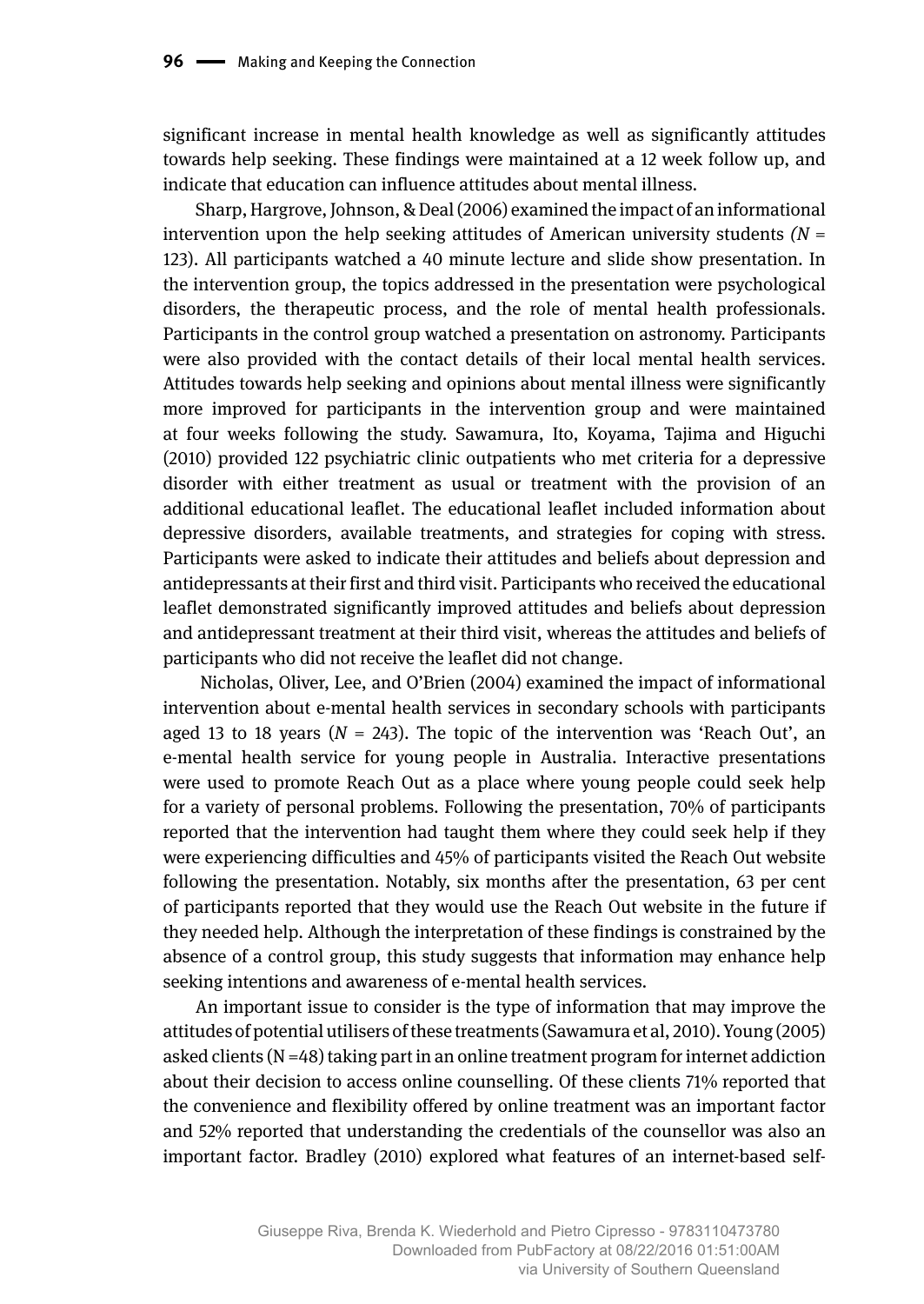help program for psychological distress would encourage adolescents to seek help. Adolescents reported an online treatment program that was credible, offered privacy, convenience, and accessibility was the most appealing.

Providing information about issues of privacy and confidentiality may be particularly important to users of e-mental health services. A survey of internet users ( $N = 7014$ ) in America compared the internet usage patterns of participants who reported experiencing a stigmatised illness, such as depression, to those who reported other health related conditions, such as back pain (Berger, Wagner & Baker, 2005). The survey revealed that participants who reported a stigmatised illness were significantly more likely to access the internet for health information and to communicate with clinicians on the internet about their condition than participants who did not report having a stigmatised illness

 Providing information about the efficacy of treatment programs may also be important, although again much of this evidence comes from research into improving attitudes toward face to face psychological interventions. Interviews with employees of a manufacturing plant  $(N = 984)$  revealed that the likelihood of accessing an employee assistance program providing psychological treatment for drinking problems was directly increased by their belief in the efficacy of the program (Delaney, Grube & Ames, 1998). Ahmed & Westra (2009) provided participants demonstrating a high fear of negative evaluation with a rationale about CBT for the treatment of social anxiety. Participants' expectancies for improvements in their anxiety and their perceived helpfulness of exposure to information about treatment efficacy were measured before and after being exposed to the information. Participants' perceptions of the helpfulness of treatment and their expectations for anxiety change significantly improved following the presentation of a rationale for therapy. Mitchell and Gordon (2007) found that a sample of university students rated a computerised CBT treatment for depression as less credible, unlikely to help improve depression, and also reported that they were unlikely to use it. However, after their participants were exposed to a sample demonstration of the treatment, increases were found in credibility, expectation for improvement, and perceived likelihood of using the treatment in the future.

It is evident that an association exists between treatment preferences and consumers knowledge or understanding of available treatments. Therefore, providing information regarding the outcomes and process of e-mental health services may increase their perceived likelihood of uptake. Casey, Joy & Clough (2013) directly tested this possibility in a randomised control study by investigating the relationship between knowledge of e-mental health services and attitudes toward e-mental health services. The attitudes examined were the perceived helpfulness of e-mental health services and the likelihood of using the services. Participants (*N* = 217) were randomly assigned to one of three conditions: provision of e-mental health information by means of film; provision of e-mental health information by text; or provision of no e-mental health information. Main effects were found for type of e-mental health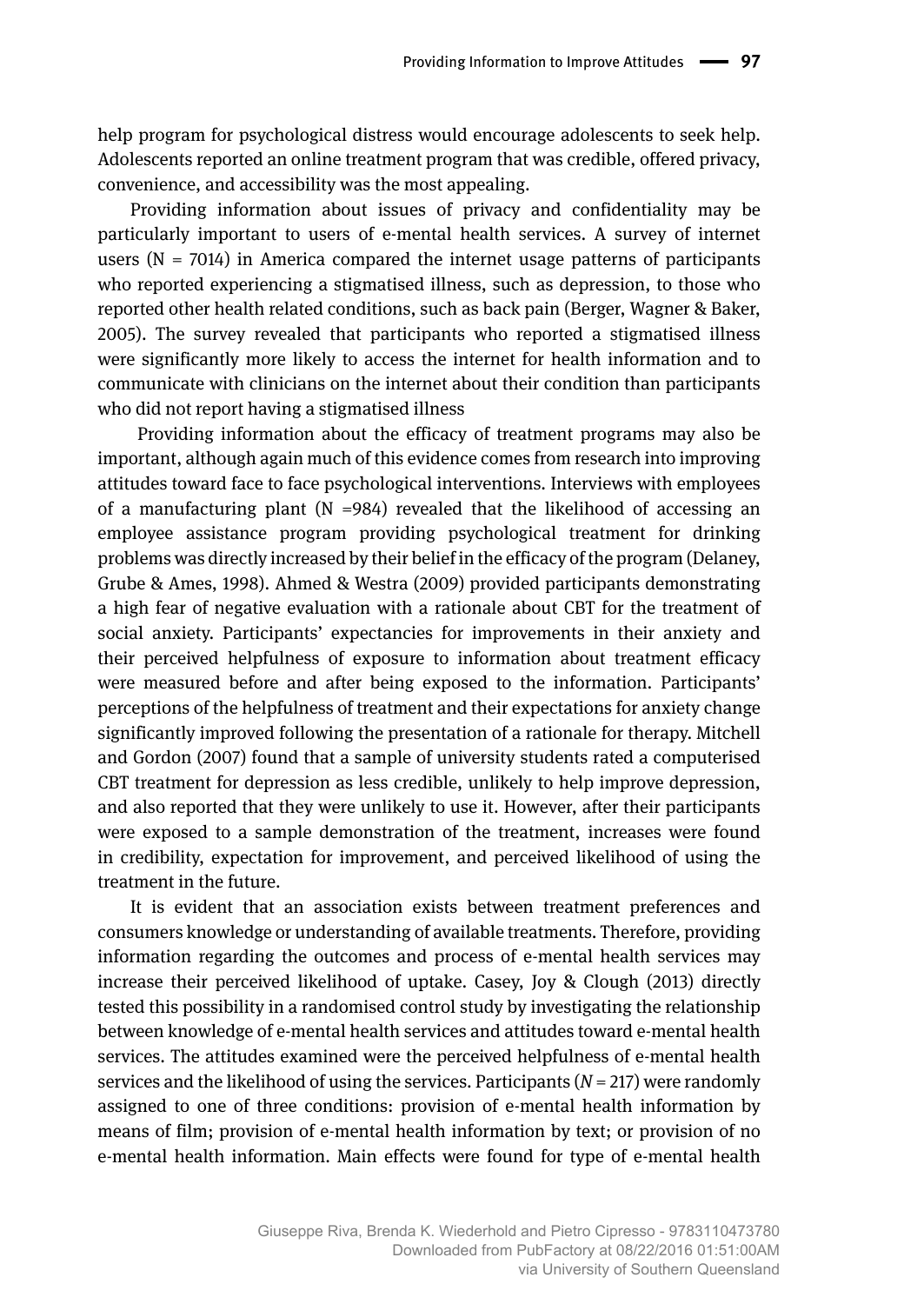service and for both perceived helpfulness and likelihood of future use. Participants perceived online programs without therapist assistance as being significantly less helpful, and reported reduced likelihood of engaging these programs when compared to other e-mental health services. There was also a main effect for type of information intervention, in that the text group reported higher likelihood of e-mental health use in the future, whereas there were no effects for the film group. Results indicated that participants perceive important differences between types of e-mental health services, and that a brief text intervention can improve attitudes toward these services.

Finally, provision of information may also be important for clinicians, with research suggesting that particularly in rural areas health professionals play an important role in the referral of clients to treatment pathways (Griffiths & Christensen, 2007). However, research suggests that professional opinions of e-mental health programs remain largely unfavourable (Tarrier et al., 2006), although more research is needed in this area.

#### **8.5 Adherence and Dropout from E-mental Health services**

Researchers vary considerably in their use of the terms to describe clients ceasing treatment. "Premature termination", "attrition" and "dropout" are used interchangeably in the literature to indicate clients who terminate before the completion of treatment. High attrition rates are common for e-mental health services and are thought to be due to the low intensity and unstructured nature of many online treatment programs (Bennett & Glasgow, 2009). However, attrition rates are found to be similar to traditional face-to-face therapy when online treatment programs are combined with therapist support (Kaltenthaler et al, 2008; Melville, Casey, & Kavanagh, 2010; Proudfoot, 2004). In a comprehensive review of the literature (1990 to 2009) on the extent of dropout from internet-based treatment programs for psychological disorders, a weighted mean of 31% was found for dropout rates (Melville et al., 2010). Within e-mental health, client engagement includes not only initial uptake of services but also participation in therapeutic modules and activities (i.e., adherence), and completion of a therapeutic program. Research investigating strategies to minimize client dropout in e-mental health services is currently limited, as is research investigating ways of enhancing client adherence to these programs.

## **8.6 Adherence**

Client adherence during a psychological program is an important predictor of treatment outcome. This relationship is particularly true when considering self help or unguided programs (Rapee, Abbott, Baillie, & Gaston, 2007). Nordgreen and colleagues (2012) examined patient adherence in guided and unguided e-mental health treatment for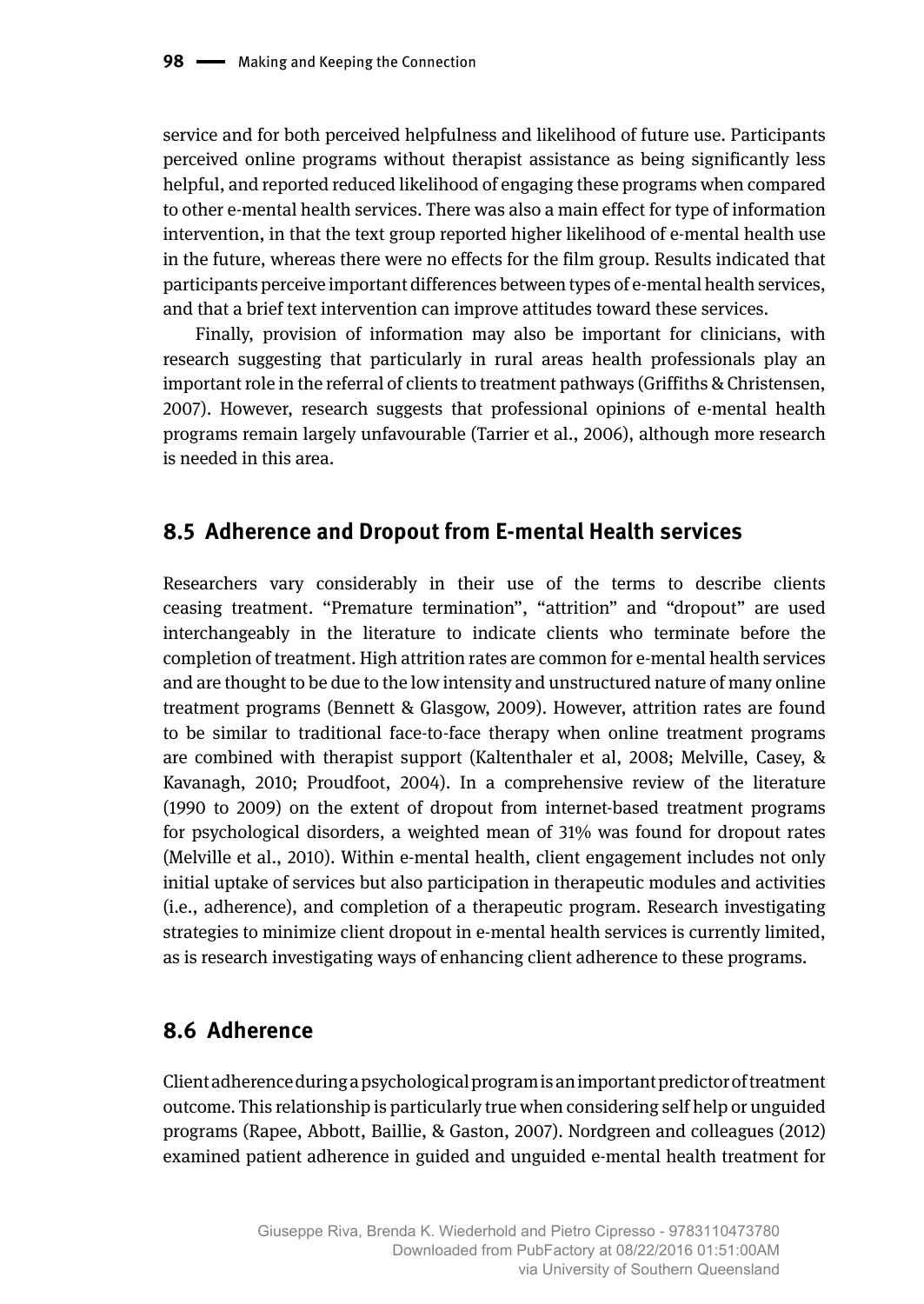social phobia. Results indicated greater adherence for guided compared to unguided treatment. For the unguided self-help group, higher participant ratings of treatment credibility were associated with greater treatment adherence. This effect was not found for the guided group, suggesting that client perceptions of treatment credibility may be of particular importance for programs with reduced or no therapist contact.

The efficacy of internet delivered therapy with therapist telephone support was examined by Carlbring et al (2007). Participants in the treatment group were found to have high adherence to the social anxiety program, with 93% of participants completing all modules of the program. However, as the study did not contain a comparison treatment group, a direct comparison of the unique contribution of the telephone support was not possible. Although patient adherence was found to be significantly greater (93% vs. 62%) when compared to participants from a previous study (Andersson et al., 2006) that completed the same e-therapy program without telephone support. These results indicate that client engagement during e-mental health programs may be increased by the addition of minimal therapist support and contact during the program.

#### **8.7 Dropout**

Although Melville et al (2010) failed to find consistent associations between the various client, contextual, and treatment related variables among participants who dropped out of e-mental health programs, there is some evidence that dropout may be lower among those clients with more favourable treatment expectations and perceptions of credibility prior to treatment commencing (Cavanagh et al., 2009). This finding further supports the importance of interventions providing information not only to increase uptake but also to potentially reduce dropout once clients have started programs. Similarly, minimal therapist contact either by phone or email may be an important strategy for increasing client adherence to treatment modules, and promoting greater program completion (Andersson et al., 2006; Carlbring et al., 2007). Such therapist contact might also be beneficial for the recovery of participants who dropout of treatment prematurely.

Alternatively, it may be worth considering how this form of contact can be built into e-mental health services. Melville, Casey, and Kavanagh (in preparation) randomised those participants who dropped out of an online treatment program for pathological gambling to receive either an automated treatment recovery intervention or no intervention. Those in the treatment recovery group were automatically emailed following dropout from the program, with the email inviting them to a return to treatment intervention. The return to treatment intervention was an online program, which explored participant reasons for discontinuing treatment, and provided problem solving and motivational strategies for continuing treatment. At the end of the return to treatment intervention, participants were then asked if they would like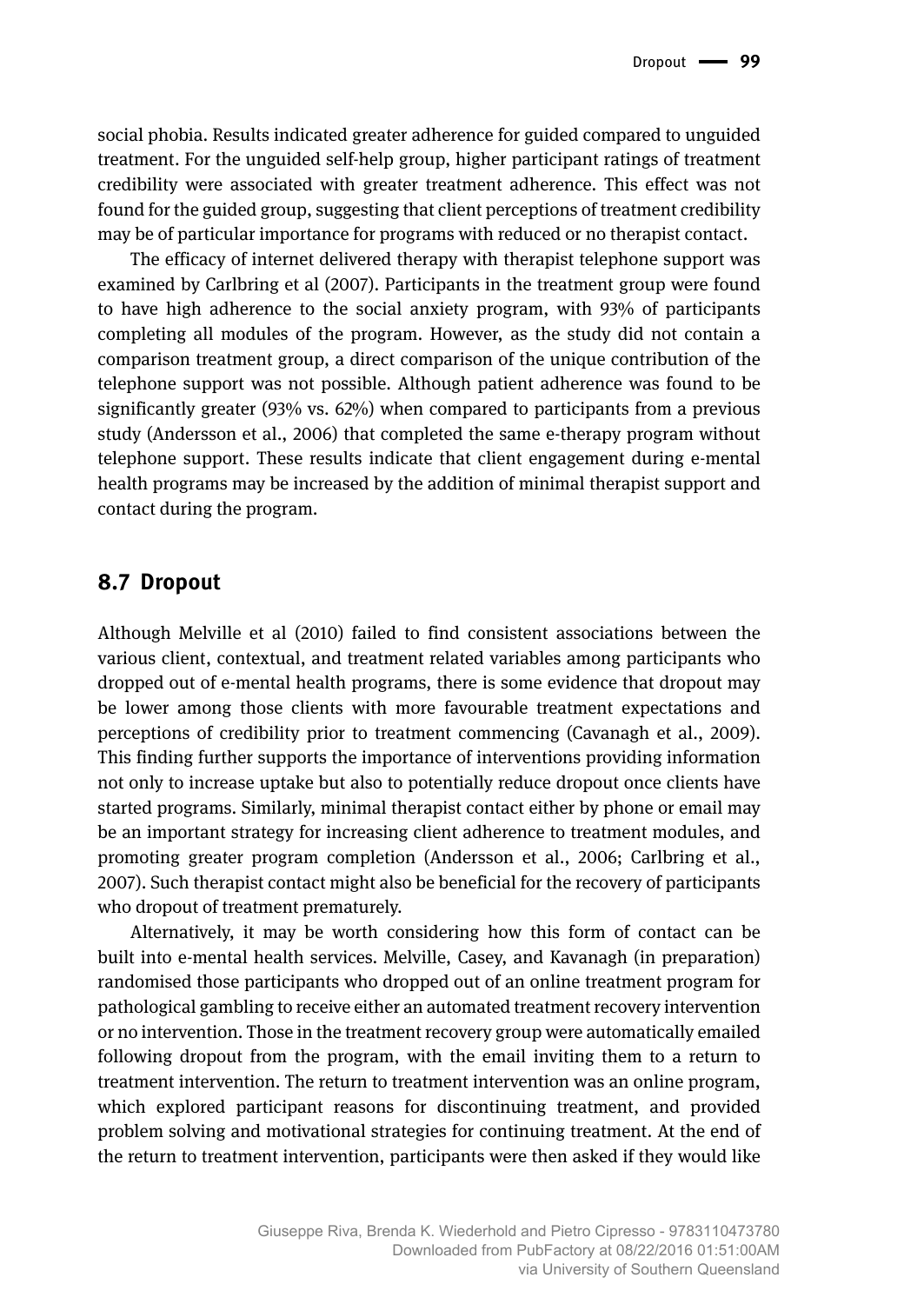to resume their work in the original e-therapy program. Participants in the control condition also received an email upon dropout from the e-therapy program. This email acknowledged their withdrawal from the program and offered participants the option to return to treatment, but did not offer the recovery intervention. Results indicated significant support for this approach to reducing dropout, with 32% of those participants in the treatment recovery condition returning to treatment compared to 9% in the control condition. Interventions such as this, which require minimal or no therapist input, could substantially improve client engagement and reduce dropout in e-mental health programs.

## **8.8 Summary**

The effectiveness of e-mental health therapies is dependent on client engagement with these services. These engagement behaviours can include initial uptake of services, engagement with activities and modules, and completion of programs. A range of efficacious e-mental health programs now exist, however ongoing difficulties with client engagement in these services remain. Recent research suggests that uptake of services can be improved through educational interventions, which may be important for both health professionals and consumers.

These educational interventions may also be beneficial in improving client perceptions of credibility and effectiveness of e-mental health interventions, particularly for those programs with minimal or no therapist contact. Improving client attitudes and understanding of e-mental health programs has been found to have beneficial effects for engagement with therapeutic content, as well as reducing dropout. Client engagement with e-mental health programs would also likely improve with the integration of dropout recovery programs, such as those used by Melville et al. (in preparation).

Despite the ongoing difficulties with client engagement currently observed in e-mental health programs, the difficulties reported are similar to those observed in face-to-face treatment programs. Ongoing difficulties exist in traditional therapy modalities with regards to help seeking behaviours and uptake of services, engagement during therapy and homework adherence, as well as the completion of treatment programs. A considerable amount of research has been conducted in these areas with various therapeutic strategies (e.g., motivational, session contracting, dropout recovery) found to enhance client engagement in these areas. As of yet, research in the use of these engagement interventions is limited with regards to e-mental health interventions. Future research should explore the integration of these strategies with the aim of increasing client engagement and thereby the effectiveness of e-mental health programs.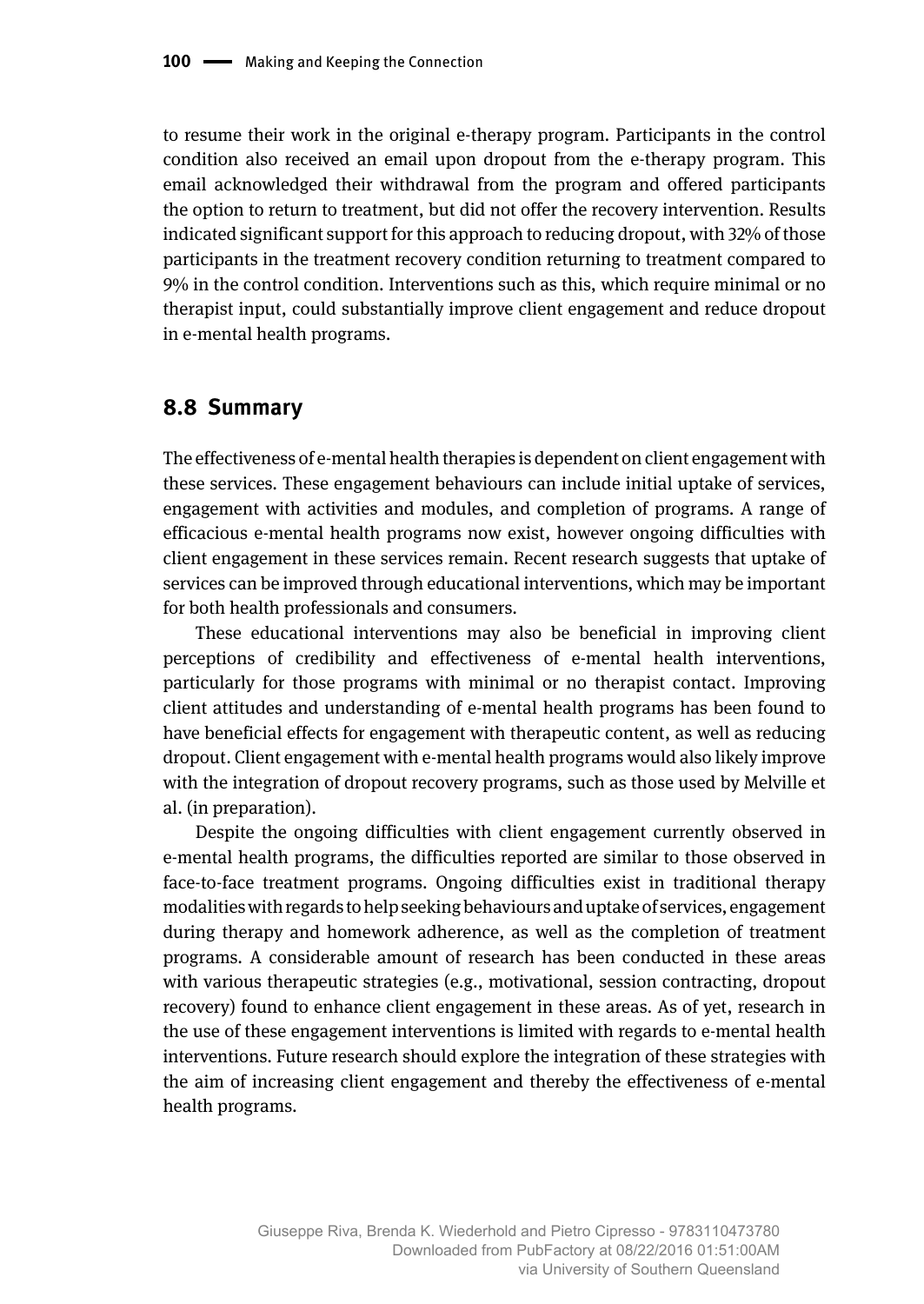# **References**

- Ahmed, M., & Westra, H. A. (2009). Impact of a treatment rationale on expectancy and engagement in cognitive behavioural therapy for social anxiety. Cognitive Therapy and Research, 33, 314-322.
- Andersson, G., Carlbring, P., Holmstrom, A., Sparthan, E., Furmark, T., Nilsson-Ihrfelt, E., . . . Ekselius, L. (2006). Internet-based self-help with therapist feedback and in vivo group exposure for social phobia: A randomized controlled trial. [Article]. Journal of Consulting and Clinical Psychology, 74(4), 677-686. doi: 10.1037/0022-006x.74.4.677
- Barak, A., Hen, L., Boniel-Nissim, M., & Shapira, N. a. (2008). A comprehensive review and a meta-analysis of the effectiveness of Internet-based psychotherapeutic interventions. Journal of Technology in Human Services, 26(2-4), 109-160. doi: [http://dx.doi.](http://dx.doi.org/10.1080/15228830802094429) [org/10.1080/15228830802094429](http://dx.doi.org/10.1080/15228830802094429)
- Barak, A., Klein, B., & Proudfoot, J. G. (2009). Defining Internet-supported therapeutic interventions. Annals of Behavioral Medicine, 38(1), 4-17.
- Bennett, G. G., & Glasgow, R. E. (2009). The delivery of public health interventions via the Internet: actualizing their potential. Annu Rev Public Health, 30, 273-292.
- Berger, M., Wagner, T. H., & Baker, L. C. (2005). Internet use and stigmatized illness. Social Science & Medicine, 61(8), 1821-1827. doi: DOI: 10.1016/j.socscimed.2005.03.025
- Carlbring, P., Gunnarsdottir, M., Hedensjo, L., Andersson, G., Ekselius, L., & Furmark, T. (2007). Treatment of social phobia: randomised trial of internet-delivered cognitive-behavioural therapy with telephone support. [Article]. British Journal of Psychiatry, 190, 123-128. doi: 10.1192/bjp. bp.105.020107
- Carper, M., McHugh, R., & Barlow, D. (2011). The Dissemination of Computer-Based Psychological Treatment: A Preliminary Analysis of Patient and Clinician Perceptions. Administration and Policy in Mental Health and Mental Health Services Research., doi: 10.1007/s10488-011-0377-5.
- Casey, L. M., Joy, A., & Clough, B. A. (2013). The impact of information on attitudes toward E-mental health services. Cyberpsychology, Behavior, and Social Networking, 16(8), 593-598.
- Cavanagh, K., Shapiro, D. A., Van Den Berg, S., Swain, S., Barkham, M., & Proudfoot, J. (2009). The acceptability of computer-aided cognitive behavioural therapy: a pragmatic study. [; Research Support, Non-U.S. Gov't]. Cognitive behaviour therapy, 38(4), 235-246. doi: 10.1080/16506070802561256
- Clarke, G., Eubanks, D., Reid, E., Kelleher, C., O'Connor, E., DeBar, L. L., . . . Gullion, C. (2005). Overcoming depression on the Internet (ODIN) (2): A randomized trial of a self-help depression skills program with reminders. [Article]. Journal of Medical Internet Research, 7(2). doi: e16 10.2196/jmir.7.2.e16
- Clough, B. A., & Casey, L. M. (2011). Technological Adjuncts to Increase Adherence to Therapy: A Review. Clinical Psychology Review, 31, 697-710.
- Delaney, W., Grube, J. W., & Ames, G. M. (1998). Predicting likelihood of seeking help through the employee assistance program among salaried and union hourly employees. Addiction, 93(3), 399-410.
- Dwight-Johnson, M., Sherbourne, C. D., Liao, D., & Wells, K. B. (2000). Treatment preferences among depressed primary care patients. Journal of General Internal Medicine, 15(8), 527-534.
- Esters, I. G., Cooker, P. G., & Ittenbach, R. F. (1998). Effects of a unit of instruction in mental health on rural adolescents' conceptions of mental illness and attitudes about seeking help. Adolescence, 33(130), 469-469-476.
- Farberman, R. K. (1997). Public attitudes about psychologists and mental health care: Research to guide the American Psychological Association public education campaign. Professional Psychology: Research and Practice, 28(2), 128-136. doi: 10.1037/0735-7028.28.2.128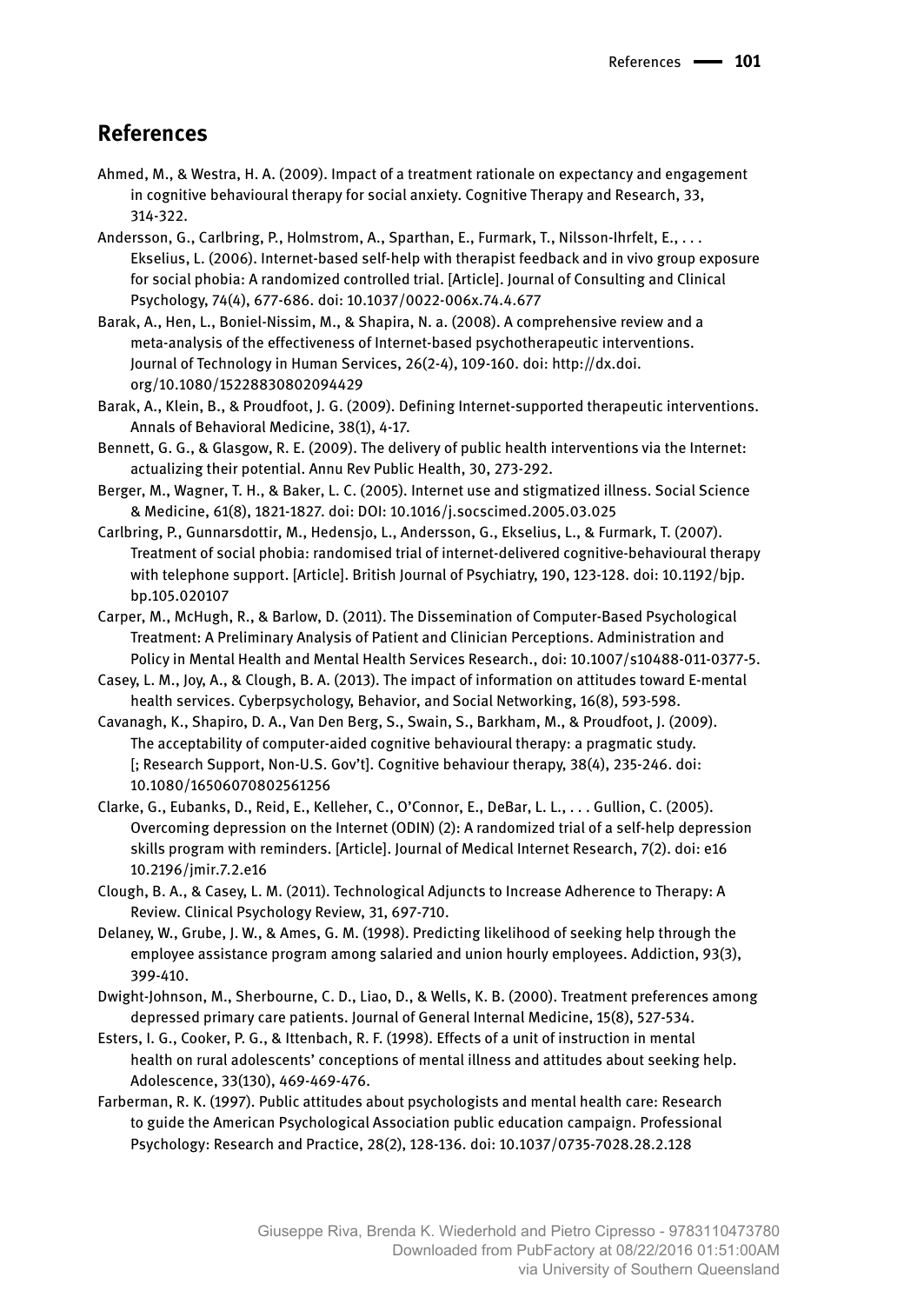- Griffiths, K., Farrer, L., & Christensen, H. (2007). Clickety-click: E-mental health train on track. Australasian Psychiatry, 15(2), 100-108.
- Griffiths, K. M., & Christensen, H. (2007). Internet-based mental health programs: A powerful tool in the rural medical kit. Australian Journal of Rural Health, 15(2), 81-87. doi: 10.1111/j.1440- 1584.2007.00859.x
- Hordern, A., Georgiou, A., Whetton, S., & Progmet, M. (2011). Consumer eHealth-an overview of the research evidence and the implications for future policy. Health Information Management Journal, 40(2), 6-14.
- Horgan, Á., & Sweeney, J. (2010). Young students' use of the Internet for mental health information and support. Journal of Psychiatric and Mental Health Nursing, 17(2), 117-123. doi: 10.1111/j.1365-2850.2009.01497.x
- Kaltenthaler, E., Sutcliffe, P., Parry, G., Beverley, C., Rees, A., & Ferriter, M. (2008). The acceptability to patients of computerized cognitive behaviour therapy for depression: a systematic review. Psychological Medicine, 38, 1521-1530.
- King, V. L., Stoller, K. B., Kidorf, M., Kindbom, K., Hursh, S., Brady, T., & Bronner, R. K. (2009). Assessing the effectiveness of an Internet-based videoconferencing platform for delivering intensified substance abuse counseling Journal of Substance Abuse Treatment, 36, 331-338.
- Kiropoulos, L. A., Klein, B., Austin, D. W., Gilson, K., Pier, C., Mitchell, J., & Ciechomski, L. (2008). Is internet-based CBT for panic disorder and agoraphobia as effective as face-to-face CBT? Journal of Anxiety Disorders, 22, 1273-1284.
- Klein, B., & Cook, S. (2010). Preferences for e-mental health services amongst an online Australian sample. Electronic Journal of Applied Psychology, 6, 28-39.
- Leach, L. S., Christensen, H., Griffiths, K. M., Jorm, A. F., & Mackinnon, A. J. (2007). Websites as a mode of delivering mental health information: Perceptions from the Australian public. Social Psychiatry and Psychiatric Epidemiology, 42, 167-172.
- Melville, K. M., Casey, L. M., & Kavanagh, D. J. (2010). Dropout from Internet-based treatment for psychological disorders. British Journal of Clinical Psychology, 49, 455-471. doi: 10.1348/014466509x472138
- Melville, K. M., Casey, L. M., & Kavanagh, D. J. (in preparation). Evaluation of a Program to Recover Dropouts from Internet-based Psychological Treatment
- Mitchell, N., & Gordon, P. K. (2007). Attitudes towards computerized CBT for depression amongst a student population. [Article]. Behavioural and Cognitive Psychotherapy, 35(4), 421-430. doi: 10.1017/s1352465807003700
- Mohr, D. C., Ho, J., Duffecy, J., Baron, K. G., Lehman, K. A., Jin, L., & Reifler, D. (2010). Perceived barriers to psychological treatments and their relationship to depression. Journal of Clinical Psychology, 66(4), 394-409. doi: 10.1002/jclp.20659
- Neal, D. M., Campbell, A. J., Williams, L. Y., Liu, Y., & Nussbaumer, D. (2011). "I did not realize so many options are available": Cognitive authority, emerging adults, and e-mental health. Library & Information Science Research, 33(1), 25-33. doi: DOI: 10.1016/j.lisr.2010.07.015
- Nicholas, J., Oliver, K., Lee, K., & O'Brien, M. (2004). Help-seeking behaviour and the Internet: An investigation among Australian adolescents Australian e-Journal for the Advancement of Mental Health, 3, 1-7.
- Nordgreen, T., Havik, O. E., Öst, L. G., Furmark, T., Carlbring, P., & Andersson, G. (2012). Outcome predictors in guided and unguided self-help for social anxiety disorder. Behaviour Research and Therapy, 50(1), 13-21. doi:<http://dx.doi.org/10.1016/j.brat.2011.10.009>
- Proudfoot, J. G. (2004). Computer-based treatment for anxiety and depression: is it feasible? Is it effective? Neuroscience & Biobehavioral Reviews, 28(3), 353-363. doi: 10.1016/j. neubiorev.2004.03.008
- Rapee, R. M., Abbott, M. J., Baillie, A. J., & Gaston, J. E. (2007). Treatment of social phobia through pure self-help and therapist-augmented self-help. British Journal of Psychiatry, 191(3), 246-252.